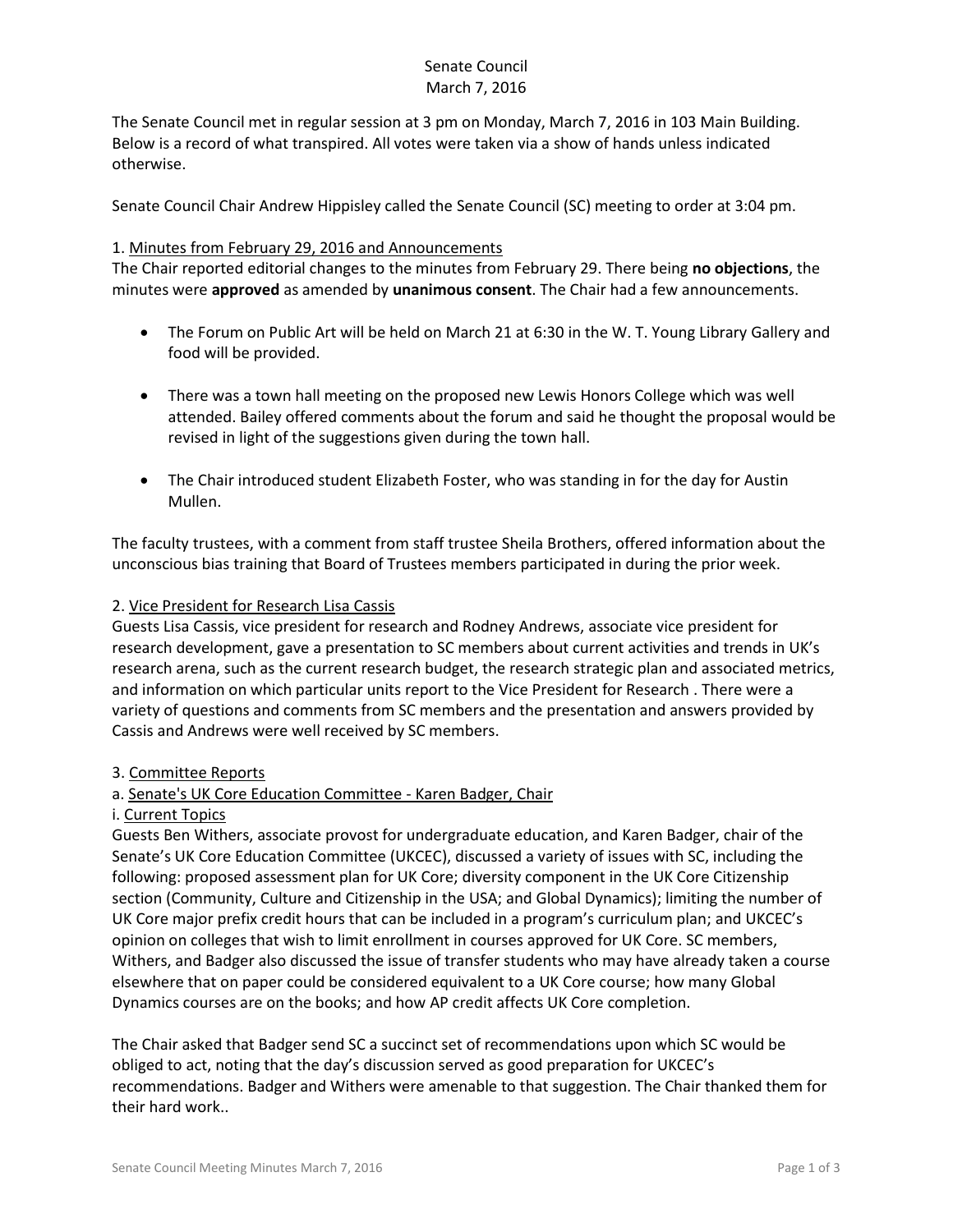# Senate Council March 7, 2016

b. Senate's Rules and Elections Committee (SREC) - Connie Wood, Chair

i. Proposed Revision to *Senate Rules 1.5.2* ("Election: Two Voting University Faculty Members, Board of Trustees")

Wood, chair of the Senate's Rules and Elections Committee (SREC), explained the proposed changes and there were a few questions from SC members. The Chair said that the **motion** from the SREC was to approve the proposed changes to *Senate Rules 1.5.2* ("Election: Two Voting University Faculty Members, Board of Trustees"). Because the motion came from committee, no **second** was required. When there were no further comments, a **vote** was taken and the motion **passed** with none opposed.

ii. Recommendation to Refer Proposed Revision to *Governing Regulations X.A.2.b* ("Regulations Affecting Employment," "Employment of Relatives - Nepotism") to Regulation Review Committee Wood explained the proposal and the Chair said that the **motion** from the SREC was a recommendation that the SC send the revision to *Senate Rules 1.5.2* ("Election: Two Voting University Faculty Members, Board of Trustees") to the Regulations Committee and urgently request that it review and propose revisions to *GR X.A.2.b* in light of the Attorney General's Opinion OAG15-009. Because the motion came from committee, no **second** was required. A **vote** was taken and the motion **passed** with none opposed.

## iii. Recommendation to Refer *Senate Rules 3.1.0* ("Course Numbering System") and Senate Rules 3.1.1 ("Exceptions") to Senate's Admissions and Academic Standards Committee (SAASC)

Wood said that instances occurred that caused the SREC to take a close look at SR 3.1.0 and SR 3.1.1 which specifically address the course numbering system. Wood said that these sections of the SRs were nothing close to current practice and that the language likely dated back to the 1970s when students enrolled on paper. She said that the specific issue was that while the sections outlined certain number series for certain groups of students (200-299 for sophomores, 300-399 for juniors, etc.), the University has not operated under those guidelines since 1980 when SIS was implemented. She said she checked with University Registrar Don Witt and the key point of his comments was that it is up to each department to enforce prerequisite checking, which happens every semester. Wood explained that Witt said enforcing the prerequisite status of students for courses (200-299 for sophomores, 300-399 for juniors, etc.) was not consistent. Wood described the existing language in SR 3.1.0 as totally archaic and not part of current processes. SREC thought that any suggestion on their part could be construed as creating policy, so the SREC opted to request that SC send the issue to an appropriate committee.

The Chair said that the information from the SREC specifically requested the matter be sent to the Senate's Admissions and Academic Standards Committee (SAASC) – he asked if that was the intent of the motion. Wood confirmed and said that pertinent sections were *SR 3.1.0* and *3.1.1*. Therefore, the **motion** from the SREC was to recommend that the SC refer *SR 3.1.0* and *SR 3.1.1* to SAASC for review and revision of the requirements for enrollment in undergraduate courses. Because the motion came from committee, no **second** was required. There was some discussion among SC members and Ms. Brothers also participated, offering the viewpoint of the Senate Council office. A **vote** was taken and the motion **passed** with none opposed.

# 4. Proposed Changes to 2016-17 Calendar

The Chair explained the proposed changes to the 2016-17 academic calendar. Porter **moved** to approve the changes and Blonder **seconded**. A **vote** was taken and the motion **passed** with none opposed.

## 5. Tentative Senate Agenda for March 21, 2016